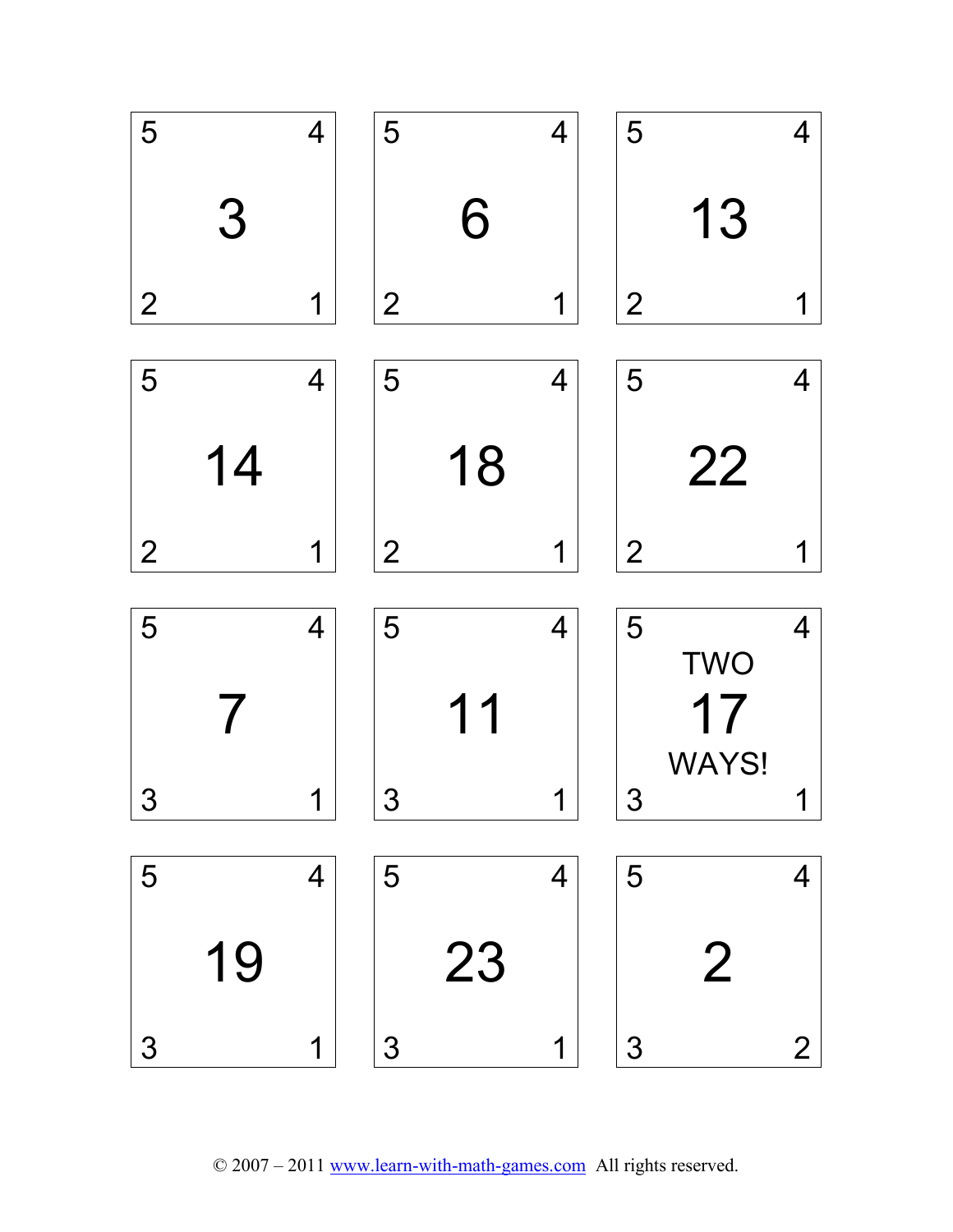

© 2007 – 2011 www.learn-with-math-games.com All rights reserved.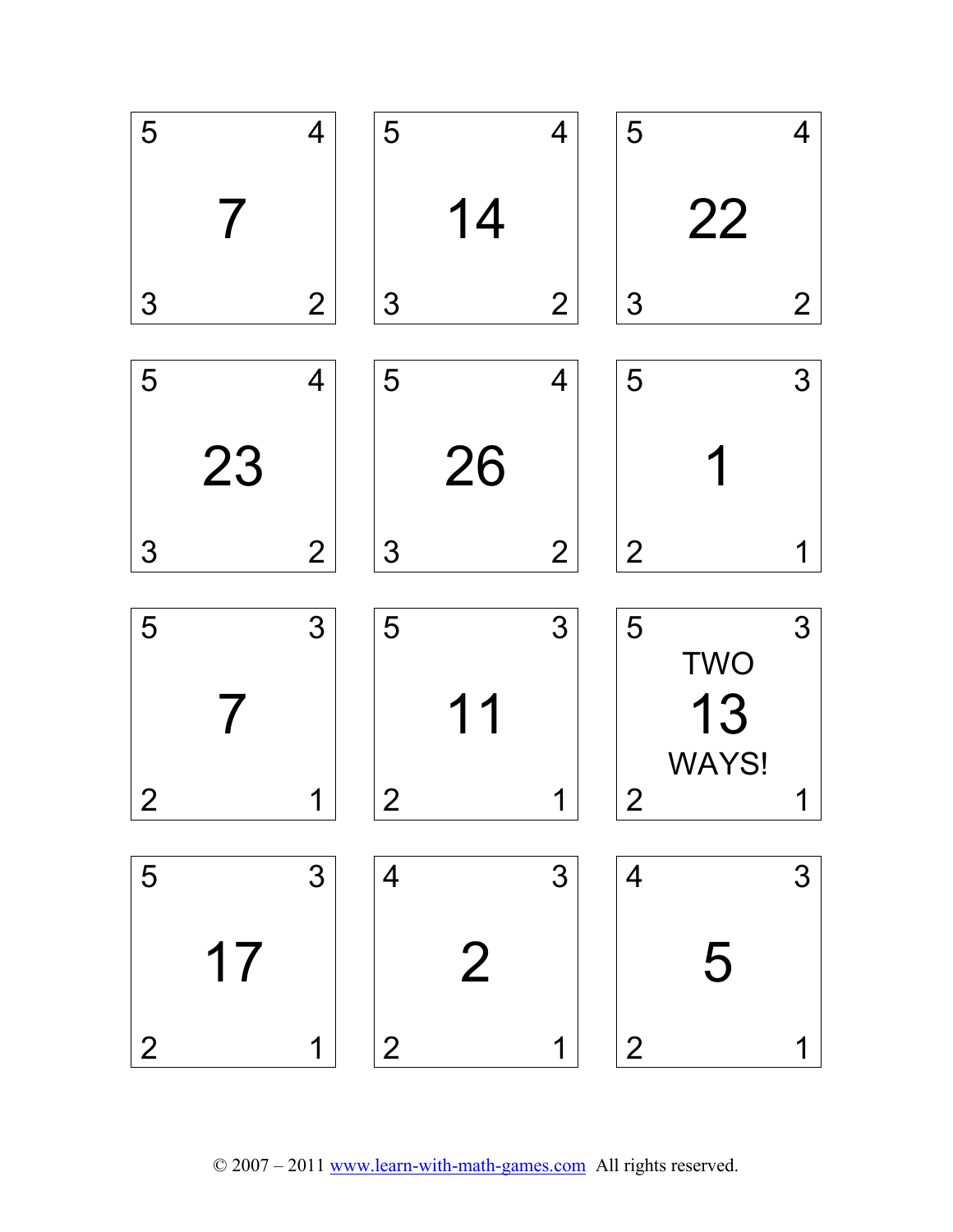

© 2007 – 2011 www.learn-with-math-games.com All rights reserved.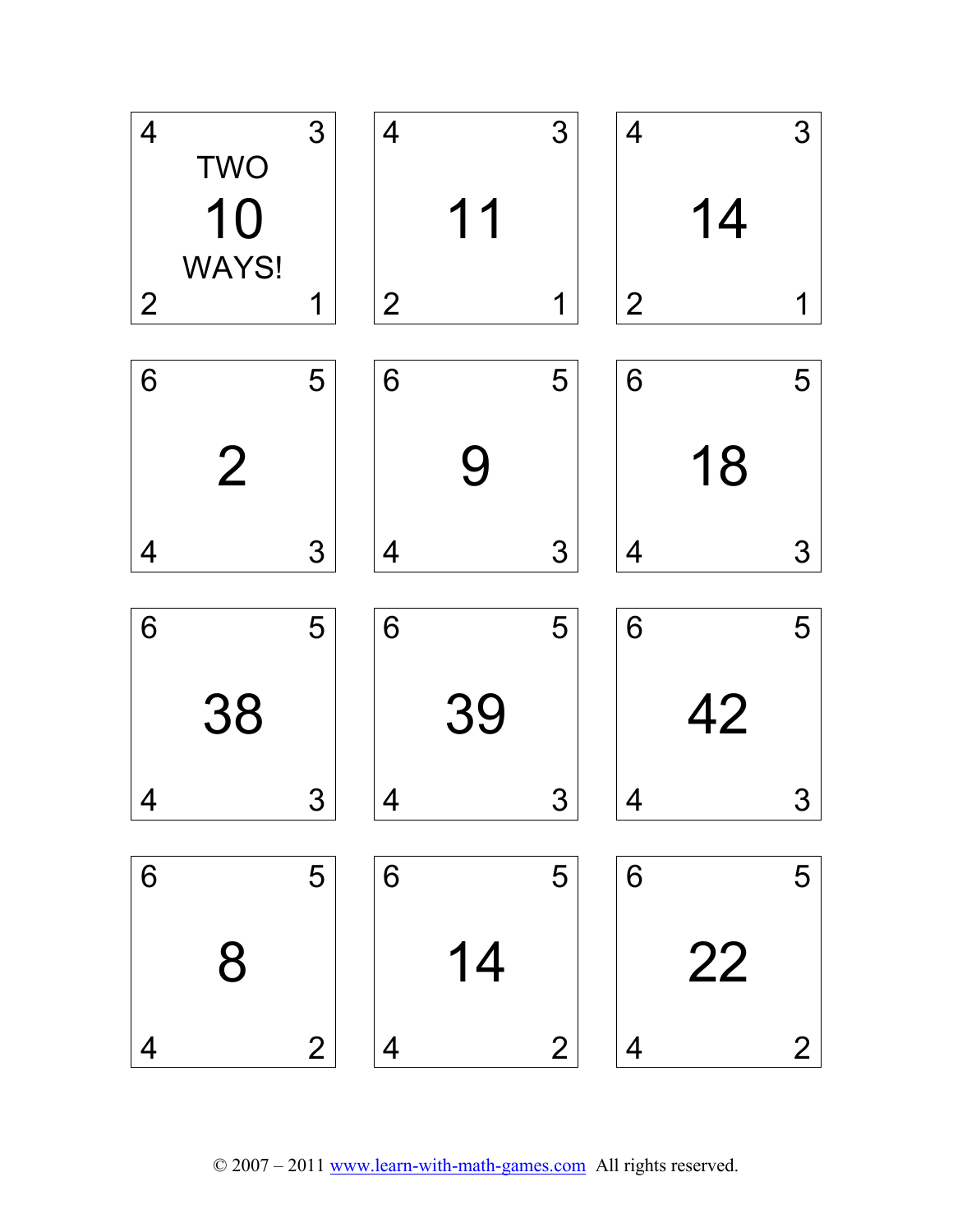

© 2007 – 2011 www.learn-with-math-games.com All rights reserved.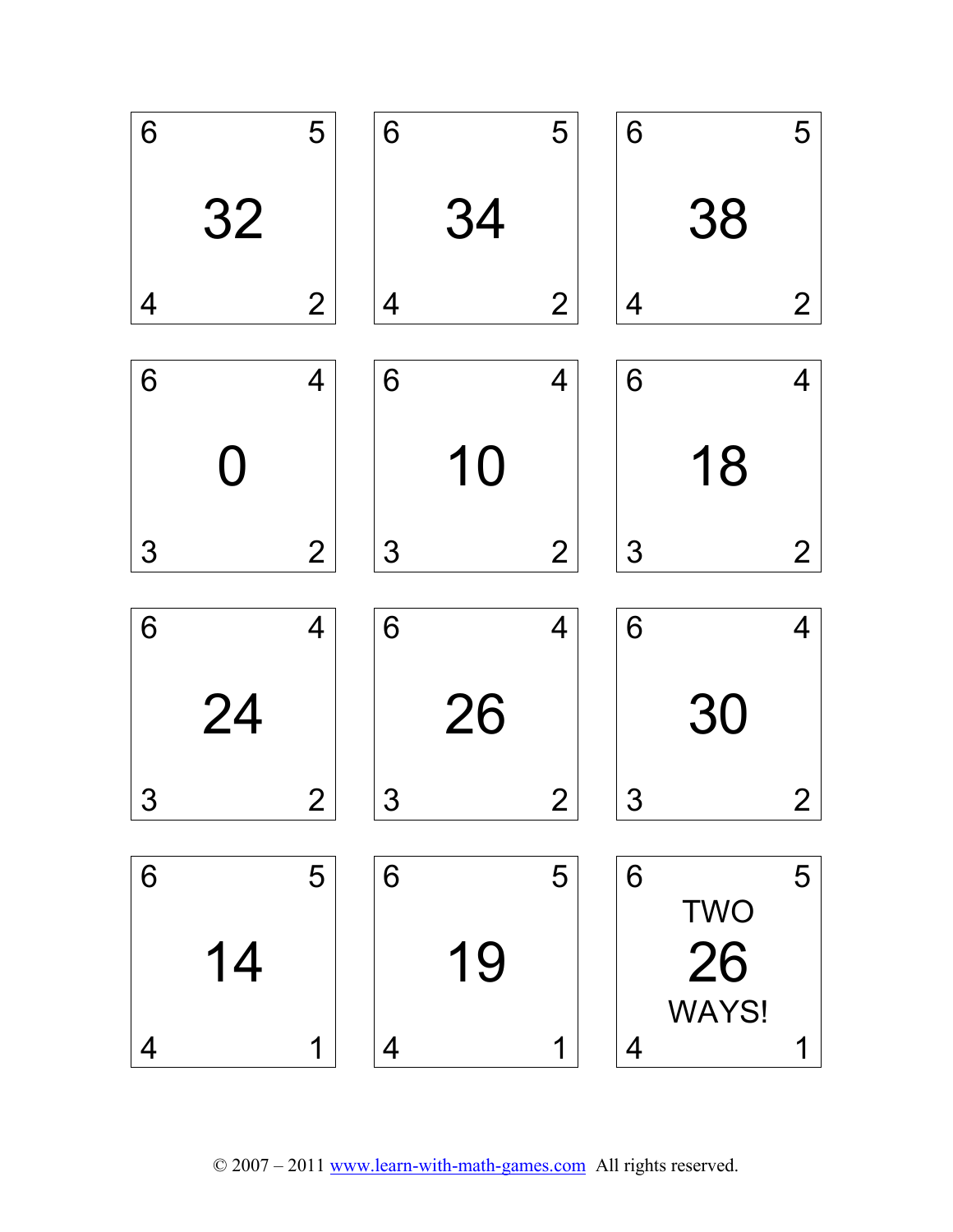

© 2007 – 2011 www.learn-with-math-games.com All rights reserved.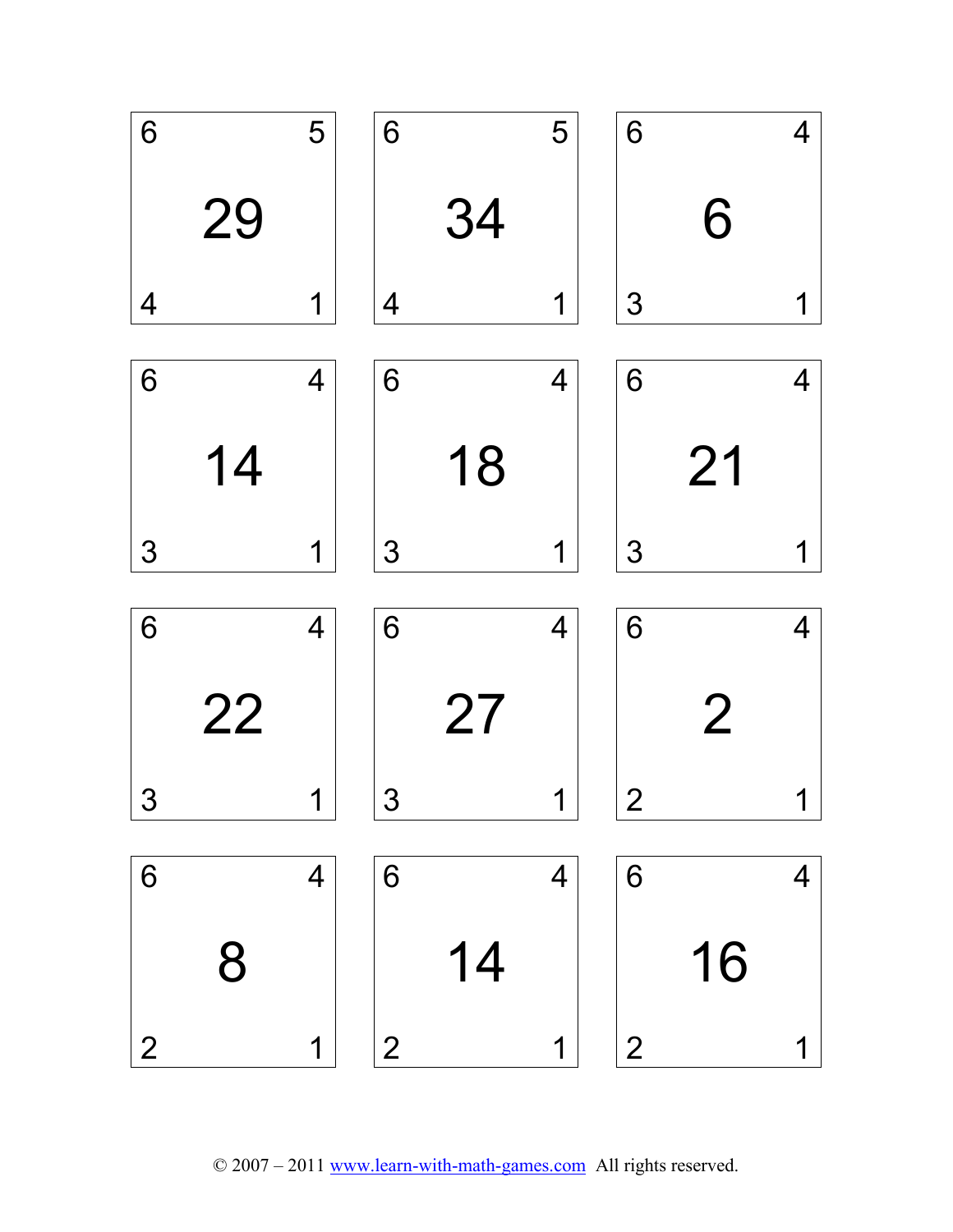

© 2007 – 2011 www.learn-with-math-games.com All rights reserved.